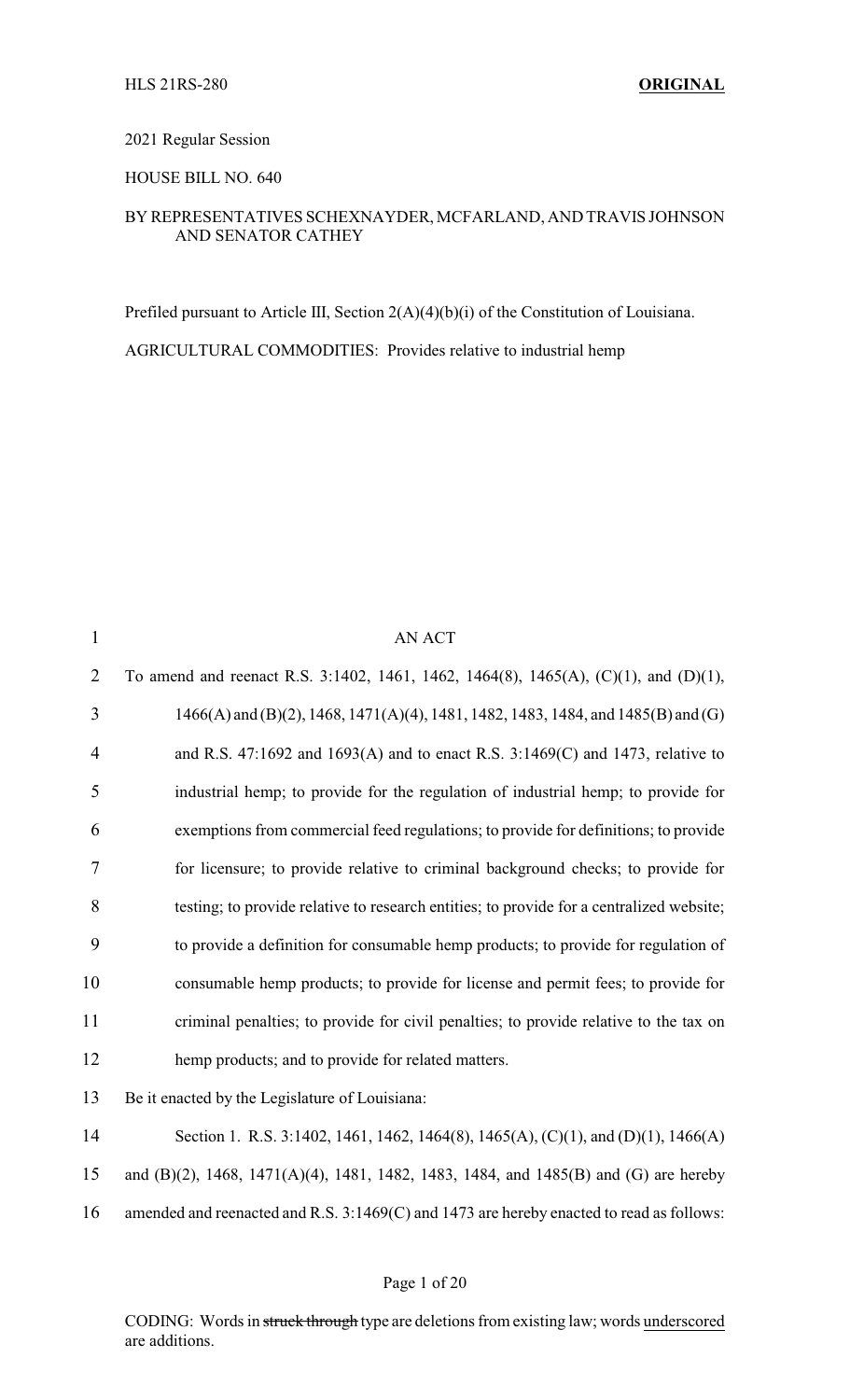| $\mathbf{1}$   | §1402. Exemptions                                                                       |
|----------------|-----------------------------------------------------------------------------------------|
| $\overline{2}$ | The provisions of this Part shall not apply to any commercial feeds that have           |
| 3              | been manufactured or produced by any person for the purpose of feeding his own          |
| 4              | livestock or manufactured or registered in accordance with Part VI of this Chapter.     |
| 5              | $\ast$<br>*<br>$\ast$                                                                   |
| 6              | §1461. Purpose                                                                          |
| 7              | It is hereby the intent of the legislature to recognize industrial hemp as an           |
| 8              | agricultural commodity and authorize the cultivation, processing, and transportation    |
| 9              | handling of industrial hemp as legal, agricultural activities in the state of Louisiana |
| 10             | in accordance with the Agriculture Improvement Act of 2018, P.L. 115-334.               |
| 11             | §1462. Definitions                                                                      |
| 12             | As used in this Part, the following terms shall have the following meanings:            |
| 13             | (1) "Applicant" means a natural person or any individual who applies on                 |
| 14             | behalf of a partnership, corporation, cooperative association, limited liability        |
| 15             | company, joint stock association, sole proprietorship, joint venture, business          |
| 16             | association, professional corporation, or any other legal entity or organization        |
| 17             | through which business is conducted for a grower, processor, contract carrier, or       |
| 18             | industrial hemp seed producer license.                                                  |
| 19             | (2) "Commission" means the Agricultural Chemistry and Seed Commission.                  |
| 20             | (3) "Commissioner" means the Louisiana commissioner of agriculture and                  |
| 21             | forestry.                                                                               |
| 22             | (4) "Contract carrier" means an entity operating in intrastate commerce to              |
| 23             | transport or deliver industrial hemp for compensation.                                  |
| 24             | $\overline{(5)}$ "Cultivate" or "cultivating" means planting, growing, or harvesting    |
| 25             | industrial hemp.                                                                        |
| 26             | $(6)(5)$ "Department" means the Louisiana Department of Agriculture and                 |
| 27             | Forestry.                                                                               |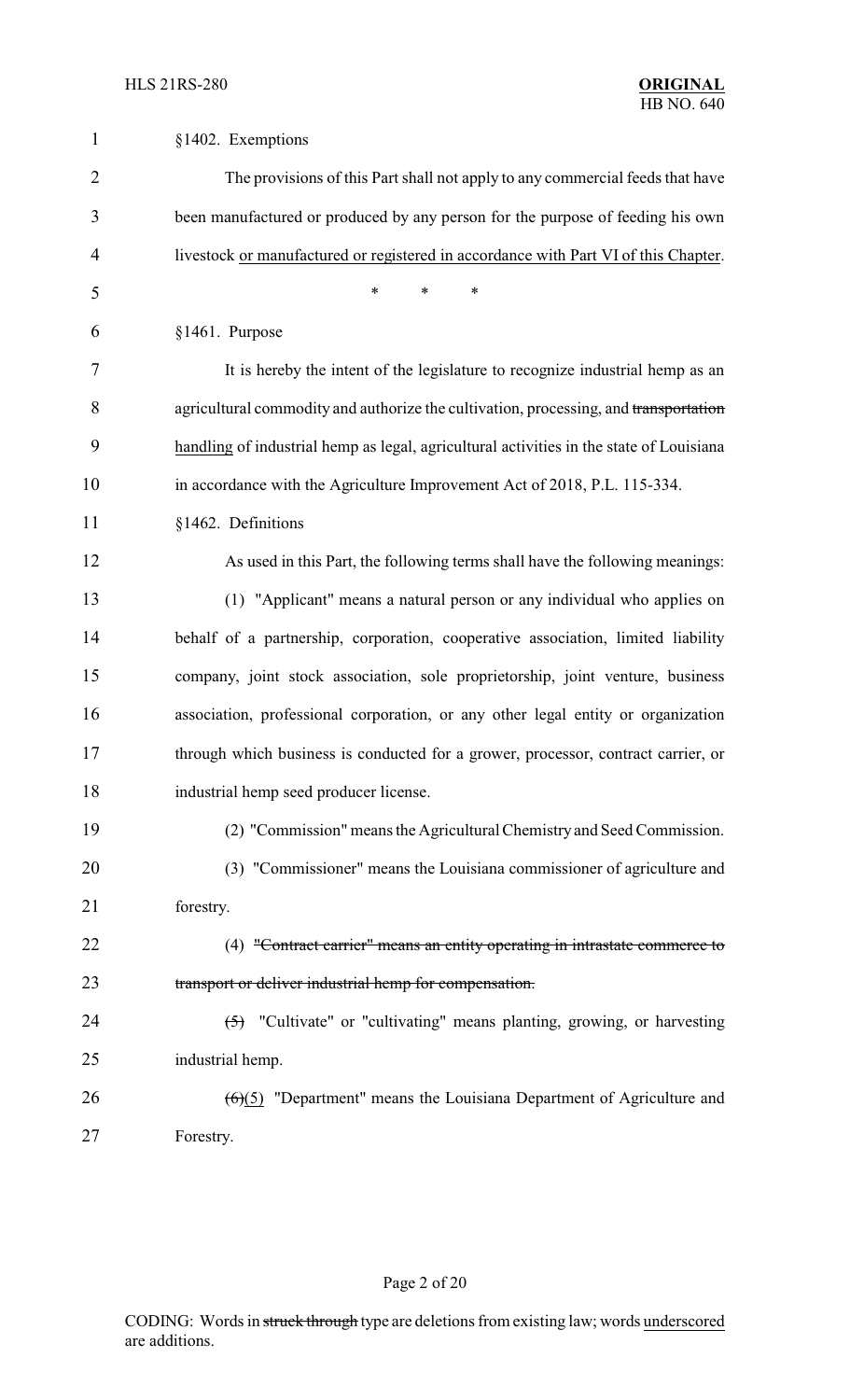| 1              | $(7)(6)$ "Designated responsible party" means a natural person designated by            |
|----------------|-----------------------------------------------------------------------------------------|
| $\overline{2}$ | the applicant or licensee as responsible for facility operations of the applicant or    |
| 3              | licensee facility.                                                                      |
| 4              | (8) "Federally defined THC level for hemp" means the greater of the                     |
| 5              | following:                                                                              |
| 6              | $(a)$ A delta-9-THC concentration of not more than three-tenths of a percent            |
| 7              | $(0.3\%)$ on a dry weight basis.                                                        |
| 8              | (b) The THC concentration for hemp defined in 7 U.S.C. 1639o.                           |
| 9              | $(9)(7)$ "Grower" means any individual, partnership, corporation, cooperative           |
| 10             | association, or other business entity that is licensed by the department to cultivate   |
| 11             | industrial hemp.                                                                        |
| 12             | $(10)(8)$ "Handle" or "handling" means possessing or storing industrial hemp            |
| 13             | for any period of time on premises owned, operated, or controlled by a person           |
| 14             | licensed by the Department of Agriculture and Forestry to cultivate or process          |
| 15             | industrial hemp. any of the following:                                                  |
| 16             | Transporting or delivering industrial hemp material in intrastate<br>(a)                |
| 17             | commerce for compensation.                                                              |
| 18             | (b) Commercially harvesting, storing, or grinding industrial hemp material              |
| 19             | received from a grower.                                                                 |
| 20             | Cleaning or packaging industrial hemp seed received from a seed<br>(c)                  |
| 21             | producer.                                                                               |
| 22             | Brokering industrial hemp material.<br>(c)                                              |
| 23             | (d) Receiving industrial hemp material for testing.                                     |
| 24             | "Handler" means any individual, partnership, corporation, cooperative<br>(9)            |
| 25             | association, or other business entity that handles industrial hemp.                     |
| 26             | $(\pm 1)(10)$ "Industrial hemp" means the plant Cannabis sativa L. and any part         |
| 27             | of such plant, including the seeds thereof and all derivatives, extracts, cannabinoids, |
| 28             | isomers, acids, salts, and salts of isomers, whether growing or not, with no more than  |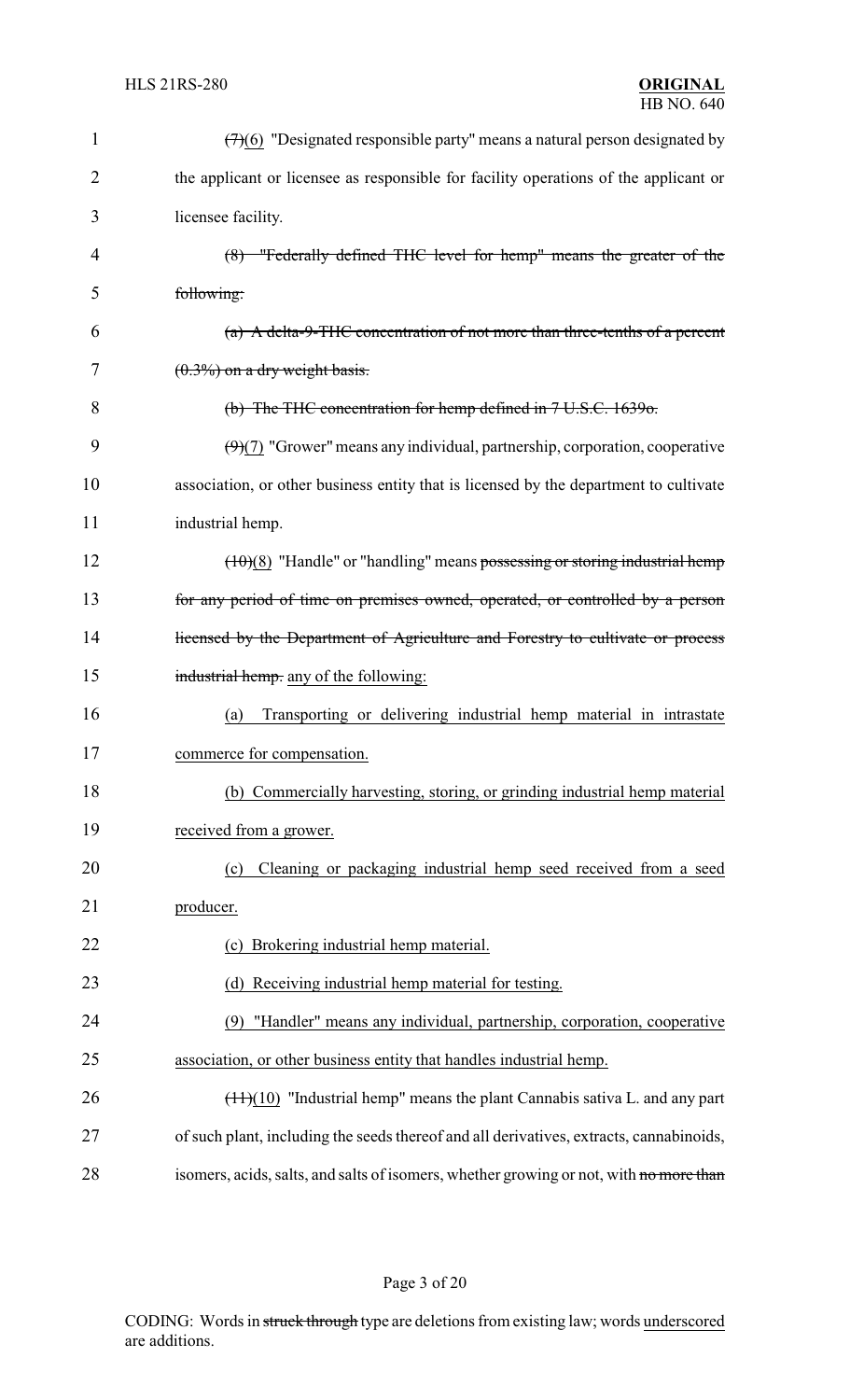| $\mathbf{1}$   | the federally defined THC level for hemp. a delta-9 THC concentration of not more               |
|----------------|-------------------------------------------------------------------------------------------------|
| $\overline{2}$ | than 0.3 percent on a dry weight basis.                                                         |
| 3              | $(\frac{12}{11})$ "Industrial hemp seed" means Cannabis sativa L. seed or other                 |
| 4              | propagating stock which have been inspected and sampled during their period of                  |
| 5              | growth and preparation for market by the commissioner, or by the inspection official            |
| 6              | of the state in which the seeds or propagating stock were grown, and which have                 |
| 7              | been found to conform to the regulations issued by the commission pursuant to this              |
| 8              | Part.                                                                                           |
| 9              | (13) "Key participant" means a sole proprietor, a partner in a partnership, or                  |
| 10             | a person with executive managerial control in a corporation. A person with                      |
| 11             | executive managerial control includes persons such as a chief executive officer, chief          |
| 12             | operating officer, and chief financial officer. "Key participant" does not include non-         |
| 13             | executive managers such as farm, field, or shift managers.                                      |
| 14             | $\left(\frac{14}{12}\right)$ "Licensure" means any license that the department is authorized to |
| 15             | issue to a grower, seed producer, contract carrier, and processor or handler of                 |
| 16             | industrial hemp.                                                                                |
| 17             | $(\frac{15}{13})$ "Process" means converting industrial hemp into a marketable form.            |
| 18             | $(16)(14)(a)$ "Processor" means any individual, partnership, corporation,                       |
| 19             | cooperative association, or other business entity that receives industrial hemp for             |
| 20             | storage or processing into commodities, or products, or industrial hemp seed.                   |
| 21             | (b) "Processor" shall not include a consumable hemp processor as defined                        |
| 22             | in R.S. 3:1481.                                                                                 |
| 23             | (15) "Seed producer" means a person licensed by the department to obtain,                       |
| 24             | produce, transport, and sell industrial hemp seed in the state.                                 |
| 25             | $(17)(16)$ "State plan" means a plan required for approval by the United States                 |
| 26             | Secretary of Agriculture to monitor and regulate the production of industrial hemp.             |
| 27             | (18)(17) "THC" means tetrahydrocannabinol, tetrahydrocannabinolic acid,                         |
| 28             | or a combination of both.                                                                       |

# Page 4 of 20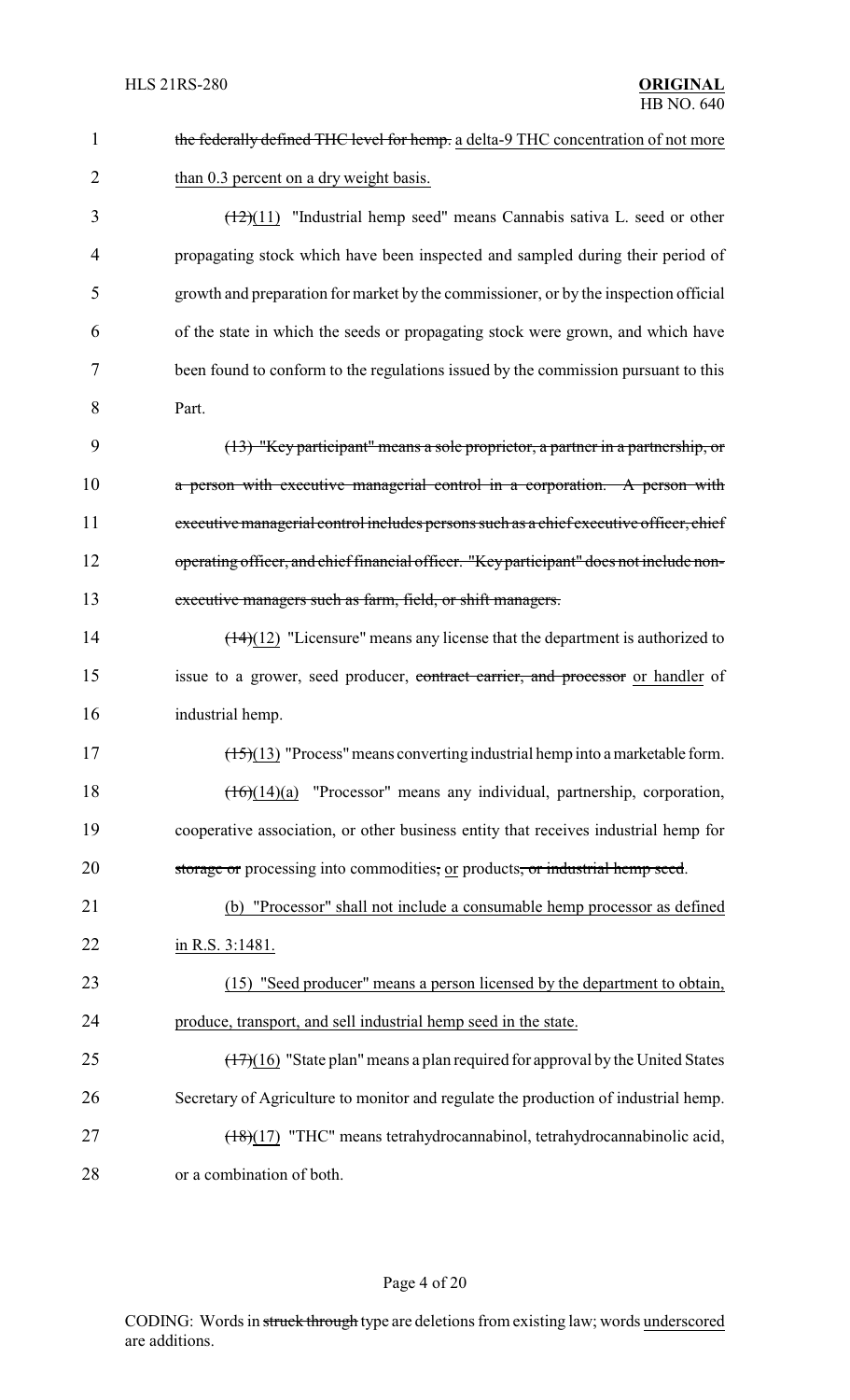| 1              | $\left(\frac{19}{18}\right)$ "Transport" or "transporting" means the movement of industrial |
|----------------|---------------------------------------------------------------------------------------------|
| $\overline{2}$ | hemp from the premises of a licensee to the premises of another licensee or from the        |
| 3              | premises of a licensee to the premises of a permit holder pursuant to R.S. 3:1483 by        |
| 4              | means of a vehicle.                                                                         |
| 5              | $\ast$<br>*<br>∗                                                                            |
| 6              | §1464. Powers and duties of the commissioner                                                |
| 7              | The commissioner shall:                                                                     |
| 8              | $\ast$<br>∗<br>$\ast$                                                                       |
| 9              | (8)<br>Create a state plan, in consultation with the governor and attorney                  |
| 10             | general, to monitor and regulate the production of industrial hemp. The state plan          |
| 11             | shall include all requirements specified in the Agriculture Improvement Act of 2018,        |
| 12             | P.L. 115-334.                                                                               |
| 13             | (a) Submit the state plan to the House and Senate committees on agriculture                 |
| 14             | for approval no later than October 15, 2019.                                                |
| 15             | (b) Submit the state plan for approval by the United States Secretary of                    |
| 16             | Agriculture no later than November 1, 2019.                                                 |
| 17             | ∗<br>∗<br>∗                                                                                 |
| 18             | §1465. Licensure                                                                            |
| 19             | A.(1) Each industrial hemp seed producer shall obtain an annual license                     |
| 20             | issued by the department. The license shall authorize the licensee to produce,              |
| 21             | transport, and sell approved seeds to licensed industrial hemp growers, seed                |
| 22             | producers, handlers, and processors.                                                        |
| 23             | (a) A licensed industrial hemp seed producer shall ensure that the seed                     |
| 24             | complies with the standards set by the commission.                                          |
| 25             | The department shall provide information that identifies sellers of<br>(b)                  |
| 26             | industrial hemp seed to growers.                                                            |
| 27             | (2) A grower of industrial hemp shall obtain an annual license issued by the                |
| 28             | department. The license shall authorize the licensee to possess, store, cultivate,          |
| 29             | handle, and transport industrial hemp in this state.                                        |

# Page 5 of 20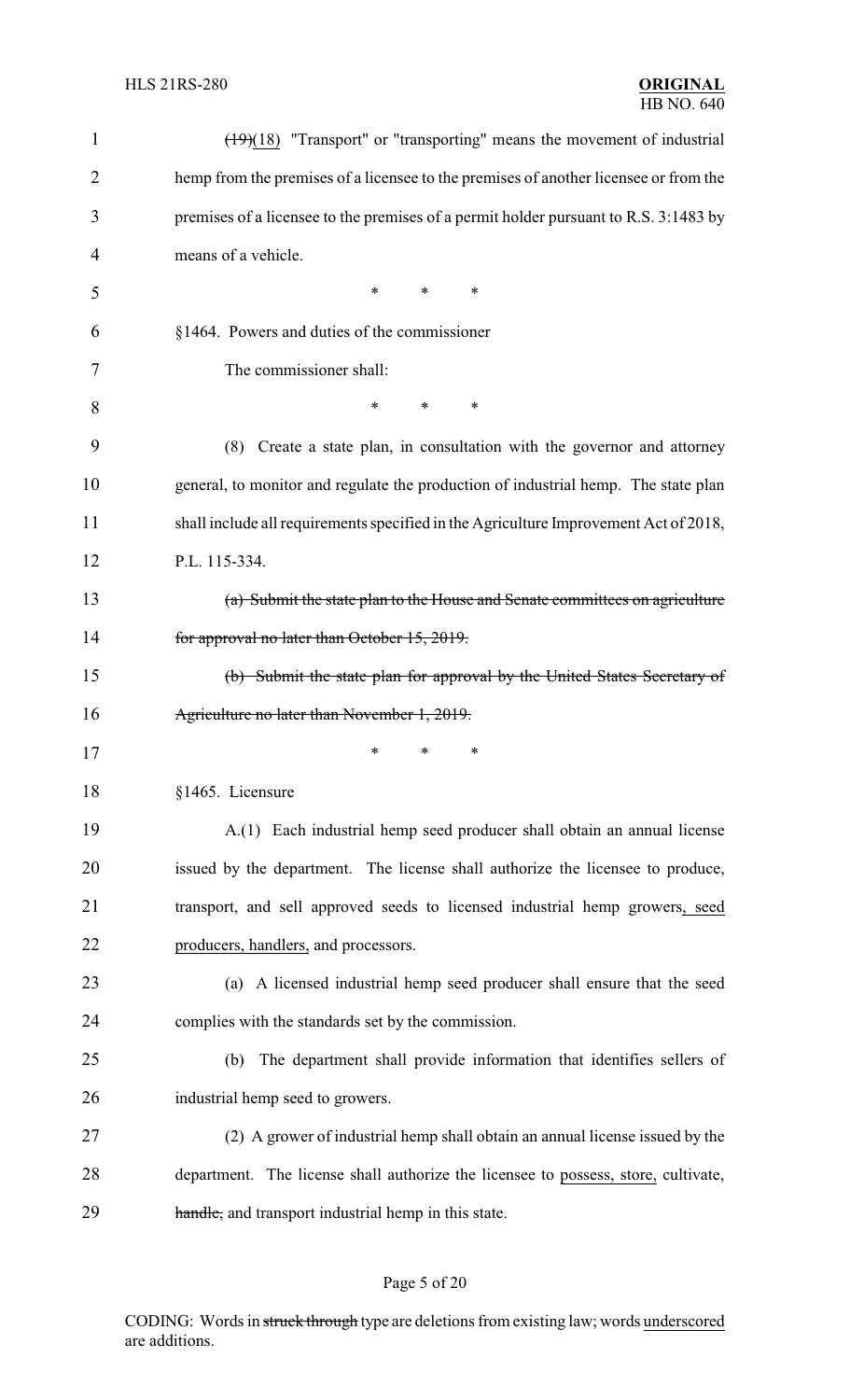| $\mathbf{1}$   | (3) A processor of industrial hemp shall obtain an annual license issued by            |
|----------------|----------------------------------------------------------------------------------------|
| $\overline{2}$ | the department. The license shall authorize the licensee to handle, possess, store,    |
| 3              | process, and transport industrial hemp in this state.                                  |
| 4              | (4) A contract carrier handler of industrial hemp shall obtain an annual               |
| 5              | license issued by the department. The license shall authorize the licensee to          |
| 6              | transport handle industrial hemp in this state.                                        |
| 7              | *<br>*<br>*                                                                            |
| 8              | C.(1) The application for any grower, processor, contract carrier, handler, or         |
| 9              | industrial hemp seed producer license shall include the following information:         |
| 10             | (a) The name and address of the applicant.                                             |
| 11             | The name and address of the designated responsible party, if the<br>(b)                |
| 12             | applicant is a business entity.                                                        |
| 13             | Except for the contract carrier applicant, If applicable, the legal<br>(c)             |
| 14             | description and global positioning coordinates of the land area to be used to produce  |
| 15             | or process industrial hemp.                                                            |
| 16             | *<br>$\ast$<br>$\ast$                                                                  |
| 17             | D.(1) Upon application for initial licensure or annual license renewal, each           |
| 18             | applicant shall be required to submit to a criminal background check pursuant to the   |
| 19             | provisions of this Subsection. For purposes of this Subsection, "applicant" shall      |
| 20             | mean an applicant, key participant, or designated responsible party as defined in R.S. |
| 21             | 3:1462.                                                                                |
| 22             | ∗<br>$\ast$<br>∗                                                                       |
| 23             | §1466. Records required                                                                |
| 24             | A. Every grower, processor, contract carrier, handler, and industrial hemp             |
| 25             | seed producer shall maintain full and accurate records as required by rules and        |
| 26             | regulations of the department.                                                         |
| 27             | B. The department's rules and regulations on record keeping shall, at a                |
| 28             | minimum, require the following:                                                        |
| 29             | ∗<br>∗<br>∗                                                                            |

# Page 6 of 20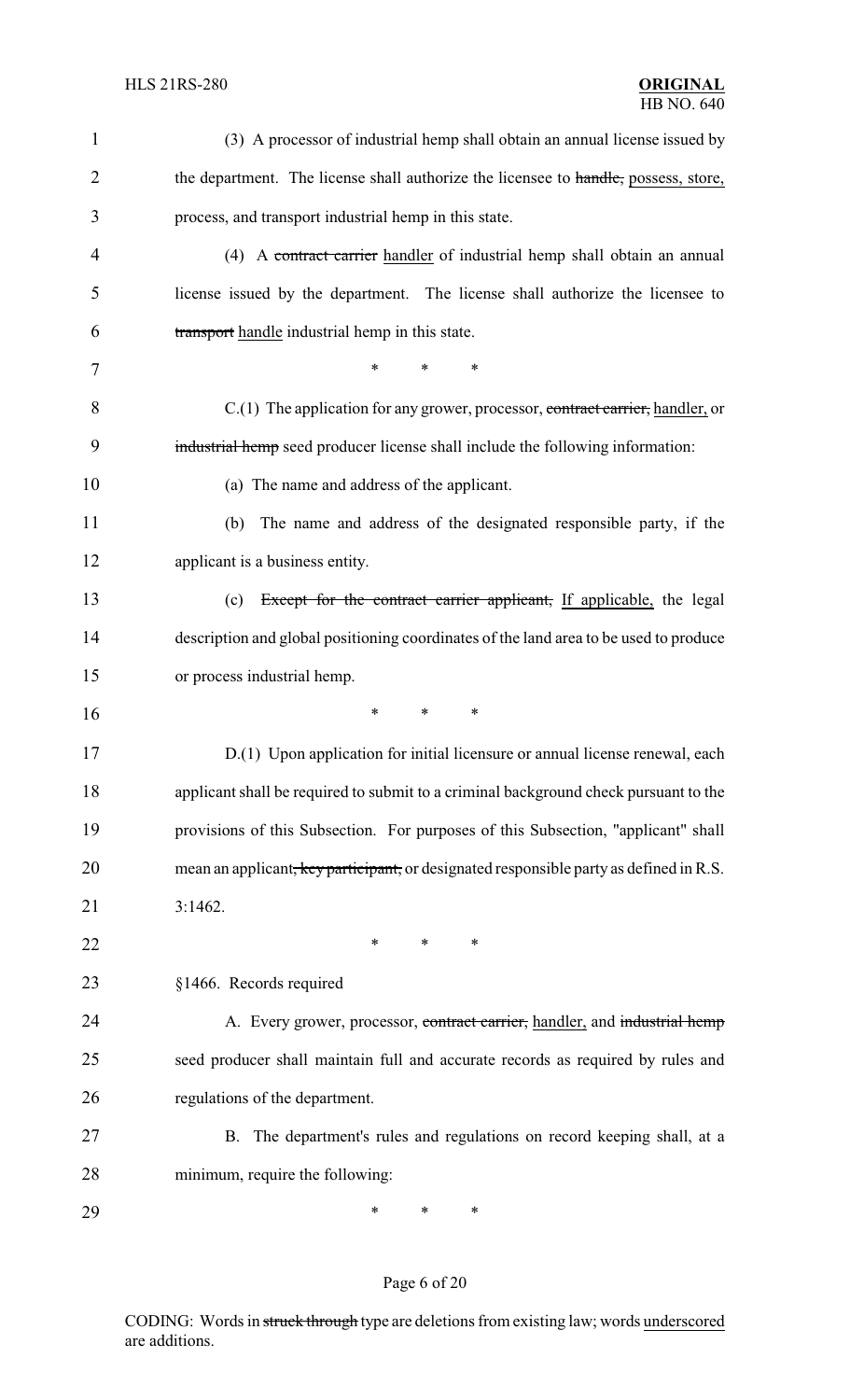| 1  | (2) Growers and seed producers shall maintain documentation of traceability            |
|----|----------------------------------------------------------------------------------------|
| 2  | from seed acquisition to harvest to crop termination.                                  |
| 3  | $\ast$<br>$\ast$<br>$\ast$                                                             |
| 4  | §1468. Testing; inspections                                                            |
| 5  | A.(1) The department shall collect samples to test all industrial hemp crops           |
| 6  | prior to harvest to ensure the THC concentration does not exceed the federally         |
| 7  | defined THC level for hemp. The grower shall harvest his approved industrial hemp      |
| 8  | plants not more than fifteen thirty days following the date of sample collection by    |
| 9  | the department, unless specifically authorized in writing by the department.           |
| 10 | The department may enter into contracts, cooperative endeavor<br>(2)                   |
| 11 | agreements, memoranda of understanding, or other agreements with any public            |
| 12 | postsecondary education institution for the testing of THC levels in industrial hemp   |
| 13 | crops or industrial hemp products deemed necessary by the commissioner.                |
| 14 | B. In addition to any scheduled testing, the department may randomly                   |
| 15 | inspect any industrial hemp crop or industrial hemp product in the possession of any   |
| 16 | person or entity with a grower, processor, contract carrier, handler, or industrial    |
| 17 | hemp seed producer license and take a representative composite sample for field        |
| 18 | THC concentration analysis if the department has reason to believe a violation of this |
| 19 | Part has occurred. If an industrial hemp crop or industrial hemp product contains a    |
| 20 | THC concentration that exceeds the federally defined THC level for hemp acceptable     |
| 21 | hemp THC level provided in 7 C.F.R. Part 990, the department may detain, seize,        |
| 22 | destroy, or embargo the industrial hemp crop or industrial hemp product.               |
| 23 | C. Any facility processing industrial hemp products for consumption shall              |
| 24 | be subject to inspection by the Louisiana Department of Health as provided for in      |
| 25 | R.S. 40:631.                                                                           |
| 26 | §1469. Industrial hemp research                                                        |
| 27 | $\ast$<br>*<br>$\ast$                                                                  |
| 28 | Except for those entities exempted pursuant to this Part, all industrial               |
| 29 | hemp licensees whose intent is to perform industrial hemp research shall submit an     |

# Page 7 of 20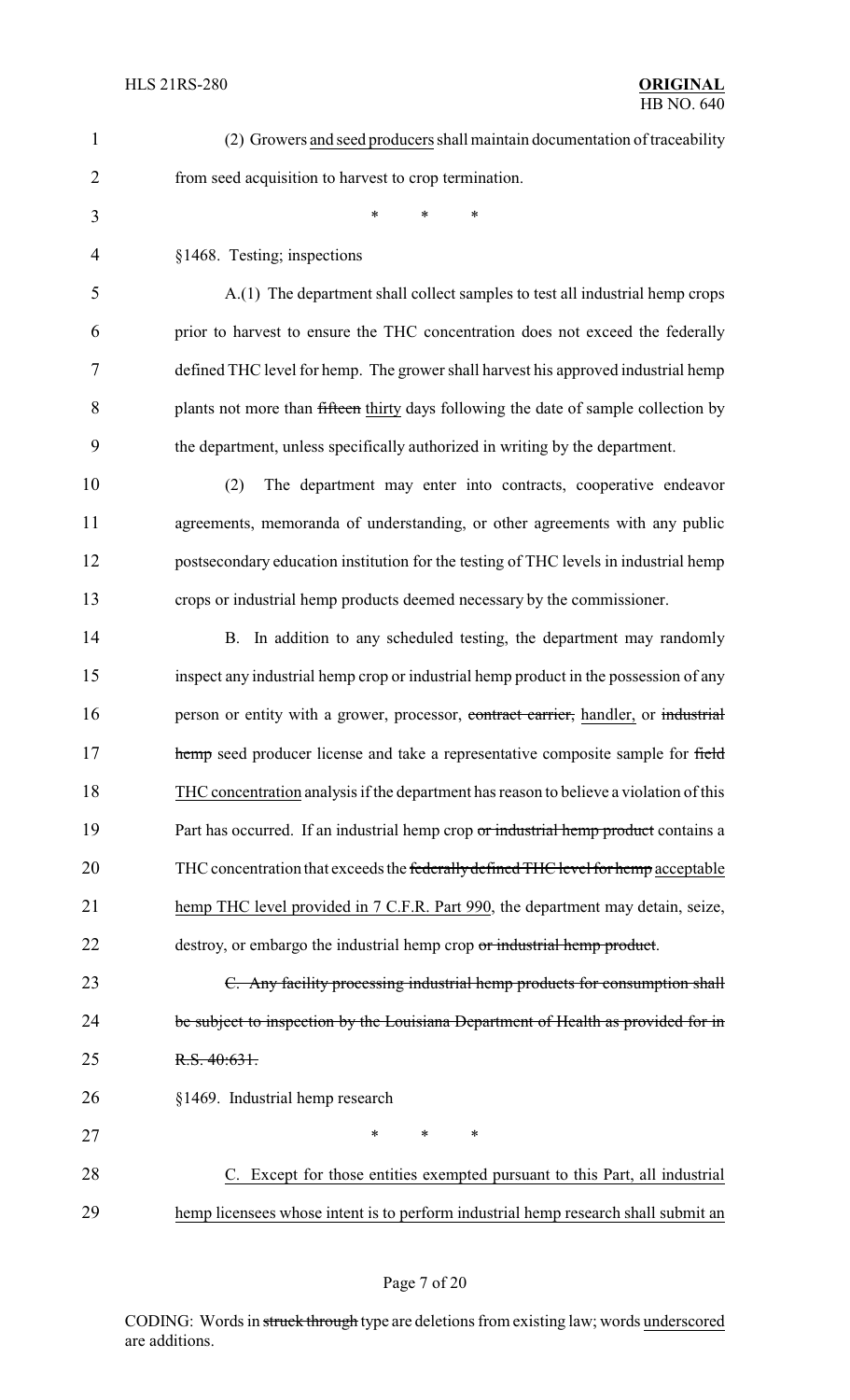| $\mathbf{1}$   | annual industrial hemp research plan to the department. The department shall adopt      |
|----------------|-----------------------------------------------------------------------------------------|
| $\overline{2}$ | rules establishing the requirements of the industrial hemp research plan. Such rules    |
| 3              | shall include performance-based sampling requirements.                                  |
| 4              | *<br>*<br>*                                                                             |
| 5              | §1471. Criminal penalties                                                               |
| 6              | A. It shall be unlawful for any person or entity to cultivate, handle, process,         |
| 7              | or transport industrial hemp in any of the following circumstances:                     |
| 8              | $\ast$<br>*                                                                             |
| 9              | (4) If the Cannabis sativa L. plant or any part of that plant would otherwise           |
| 10             | be industrial hemp as defined by this Part except that it has a THC concentration that  |
| 11             | exceeds the federally defined THC level for hemp THC concentration authorized in        |
| 12             | this Part. This shall not include handling the plant for destruction as required by the |
| 13             | department pursuant to this Part.                                                       |
| 14             | *<br>∗<br>∗                                                                             |
| 15             | §1473. Centralized website                                                              |
| 16             | The Louisiana State University Agricultural Center shall develop a                      |
| 17             | centralized industrial hemp website that provides information, resources, and           |
| 18             | educational opportunities to the public. The agricultural center shall develop the      |
| 19             | website in collaboration with the Southern University Agricultural Center, Louisiana    |
| 20             | Department of Agriculture and Forestry, Louisiana Department of Health, the office      |
| 21             | of alcohol and tobacco control, Department of Economic Development, and relevant        |
| 22             | industry associations.                                                                  |
| 23             | PART VI. INDUSTRIAL HEMP-DERIVED CANNABIDIOL CONSUMABLE HEMP                            |
| 24             | <b>PRODUCTS</b>                                                                         |
| 25             | §1481. Definitions                                                                      |
| 26             | As used in this Part:                                                                   |
| 27             | (1) "CBD" means cannabidiol.                                                            |
| 28             | $\left(2\right)$ "Commissioner" means the commissioner of alcohol and tobacco control.  |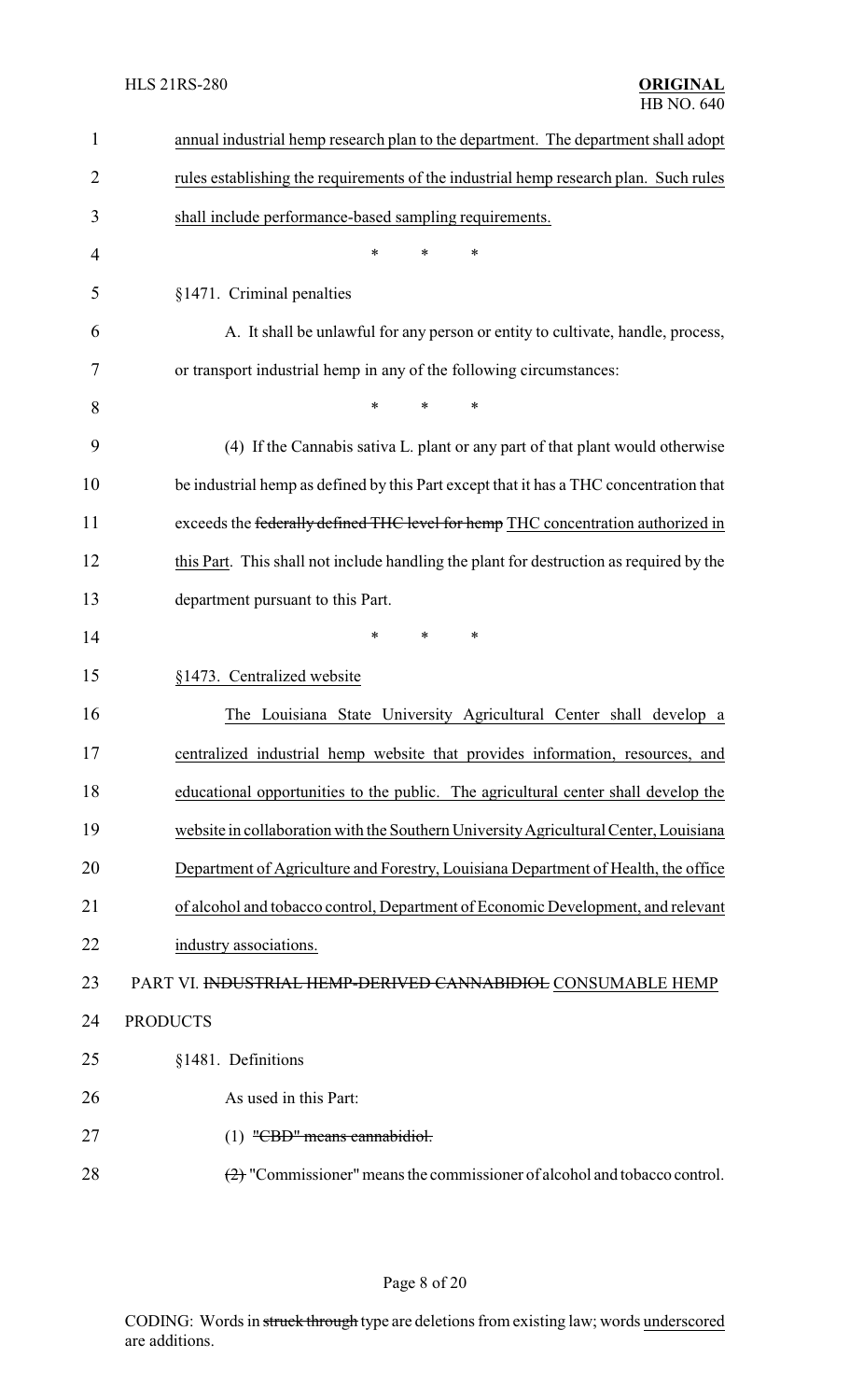| $\mathbf{1}$   | "Consumable hemp product" means any product derived from<br>(2)(a)                      |
|----------------|-----------------------------------------------------------------------------------------|
| $\overline{2}$ | industrial hemp that contains any cannabinoid, including cannabidiol, that contains     |
| 3              | a total THC concentration of not more than 0.3 percent on a weight to weight basis      |
| 4              | and is intended for consumption or topical use.                                         |
| 5              | (b) "Consumable hemp product" shall include commercial feed, pet products,              |
| 6              | and hemp floral material.                                                               |
| 7              | (c) "Consumable hemp product" shall not include any food, food ingredient,              |
| 8              | or food additive that is generally recognized as safe (GRAS) by the United States       |
| 9              | Food and Drug Administration.                                                           |
| 10             | (3) "Consumable hemp processor" or means any individual, partnership,                   |
| 11             | corporation, cooperative association, or other business entity that receives industrial |
| 12             | hemp for the manufacturing or processing of a consumable hemp product.                  |
| 13             | $\left(\frac{3}{4}\right)$ "Department" means the Louisiana Department of Health.       |
| 14             | (4) "Federally defined THC level for hemp" means the greater of the                     |
| 15             | following:                                                                              |
| 16             | (a) A delta-9-THC concentration of not more than three-tenths of a percent              |
| 17             | $(0.3\%)$ on a dry weight basis.                                                        |
| 18             | (b) The THC concentration for hemp defined in 7 U.S.C. 1639o.                           |
| 19             | (5) "Industrial hemp" or "hemp" means the plant Cannabis sativa L. and any              |
| 20             | part of that plant, including the seeds thereof and all derivatives, extracts,          |
| 21             | cannabinoids, isomers, acids, salts, and salts of isomers, whether growing or not,      |
| 22             | with no more than the federally defined THC level for hemp a delta-9 THC                |
| 23             | concentration of not more than 0.3 percent on a dry weight basis.                       |
| 24             | "Industrial hemp-derived CBD product" means any industrial<br>$6$                       |
| 25             | hemp-derived product that contains CBD intended for consumption or topical use.         |
| 26             | $(7)(6)$ "Remote retailer" means a person or entity who offers any industrial           |
| 27             | hemp-derived CBD product for sale at retail, or for any transaction of products in      |
| 28             | lieu of a sale, through a digital application, catalog, or the internet, that can be    |
| 29             | purchased and delivered directly to a consumer in Louisiana.                            |

# Page 9 of 20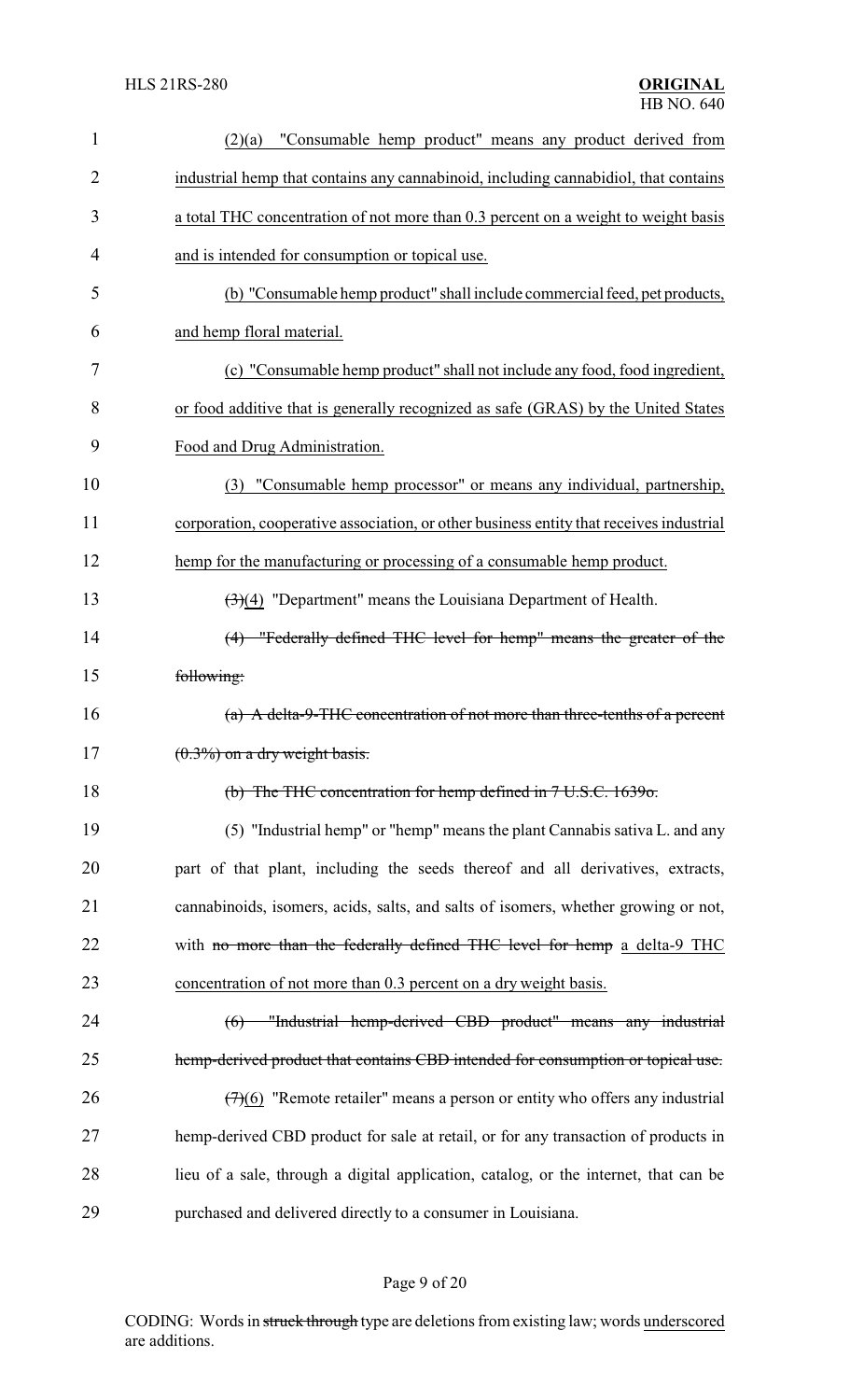| $\mathbf{1}$   | $(8)(7)$ "Retail sale" or "sale at retail" means the sale or any transaction in lieu    |
|----------------|-----------------------------------------------------------------------------------------|
| $\overline{2}$ | of a sale of products to the public for use or consumption but does not include the     |
| 3              | sale or any transaction in lieu of a sale of products for resale.                       |
| 4              | $(9)(8)$ "State plan" means a plan required for approval by the United States           |
| 5              | Secretary of Agriculture to monitor and regulate the production of hemp.                |
| 6              | "Total THC concentration" means delta-9-tetrahydrocannabinol,<br>(9)                    |
| 7              | delta-8-tetrahydrocannabinol, delta-10-tetrahydrocannabinol,                            |
| 8              | delta-6a(10a)-tetrahydrocannabinol, delta-6a(7)-tetrahydrocannabinol,                   |
| 9              | delta-7-tetrahydrocannabinol, and delta-9(11)-tetrahydrocannabinol, including all       |
| 10             | isomers, acids, salts and salts of isomers.                                             |
| 11             | "Wholesaler" means wholesale seller, distributor, or packer of<br>(10)                  |
| 12             | consumable hemp products.                                                               |
| 13             | §1482. CBD Consumable hemp products; prohibitions                                       |
| 14             | A. No person shall process or sell:                                                     |
| 15             | (1) Any any part of hemp for inhalation, except for hemp rolling papers.                |
| 16             | B. No person shall process or sell:                                                     |
| 17             | $\left(\frac{2}{1}\right)$ Any alcoholic beverage containing CBD.                       |
| 18             | Any consumable hemp product without a license or permit required<br>(2)                 |
| 19             | pursuant to this Part.                                                                  |
| 20             | (3) Any food product or beverage containing CBD unless the United States                |
| 21             | Food and Drug Administration approves CBD as a food additive.                           |
| 22             | <b>B.C.</b> It shall be unlawful for any person to knowingly, willfully, or             |
| 23             | intentionally violate the provisions of this Section. Whoever knowingly, willfully,     |
| 24             | or intentionally violates the provisions of this Section shall be penalized as follows: |
| 25             | (1) On a first conviction, the offender shall be fined not more than three              |
| 26             | hundred dollars.                                                                        |
| 27             | (2) On a second conviction, the offender shall be fined not more than one               |
| 28             | thousand dollars.                                                                       |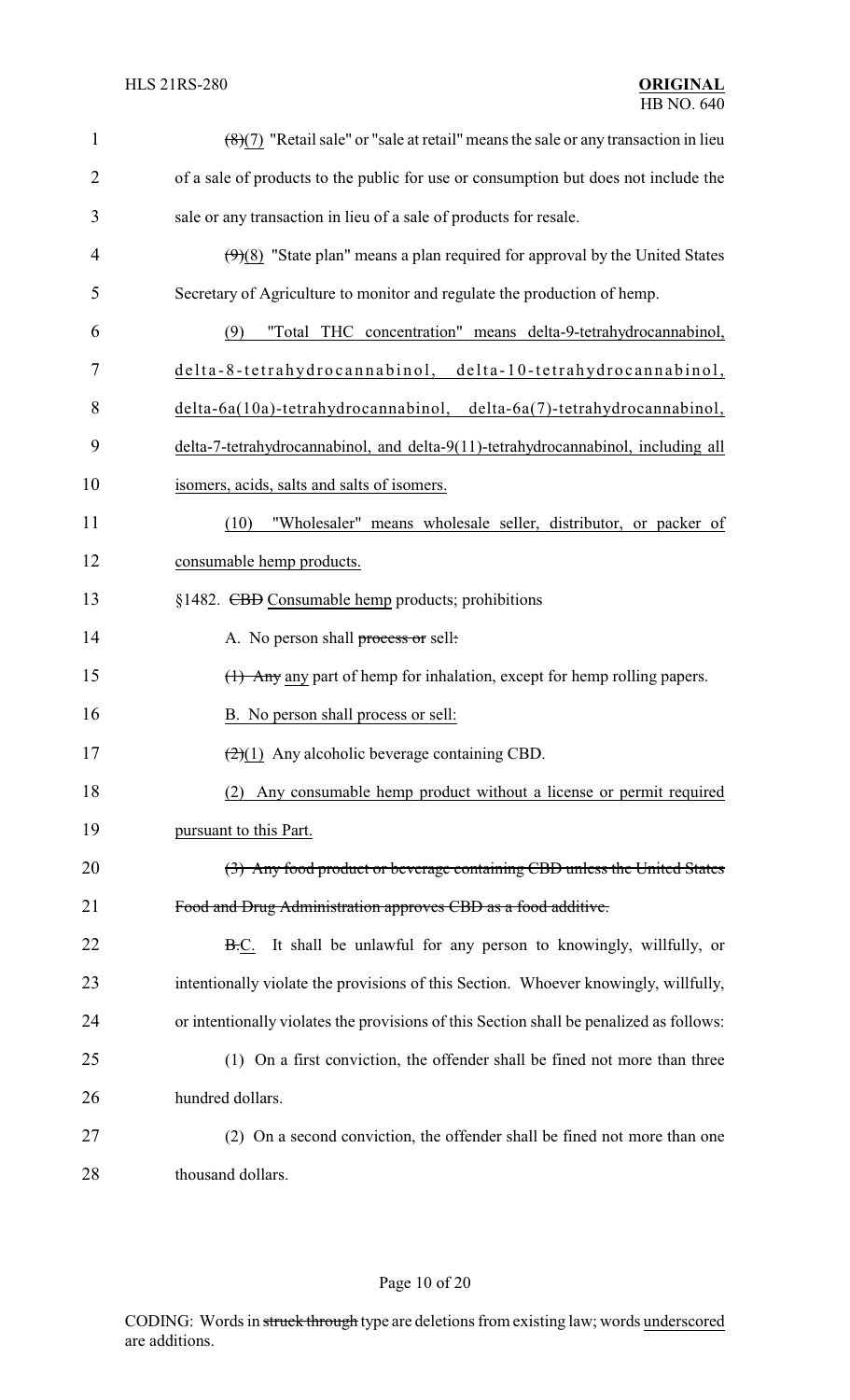| $\mathbf{1}$   | (3) On a third or subsequent conviction, the offender shall be fined not more           |
|----------------|-----------------------------------------------------------------------------------------|
| $\overline{2}$ | than five thousand dollars.                                                             |
| 3              | §1483. Product approval; consumable hemp processors; Louisiana Department of            |
| 4              | Health                                                                                  |
| 5              | A.(1) Each consumable hemp processor shall obtain an annual consumable                  |
| 6              | hemp processor license issued by the department. The department shall charge and        |
| 7              | collect an annual consumable hemp processor license fee. The fee shall be for each      |
| 8              | separate processing facility and shall be based on the annual sales of such facility    |
| 9              | according to the following schedule:                                                    |
| 10             | <b>Annual Sales</b><br>Annual Fee                                                       |
| 11             | Under \$500,000<br>\$175.00                                                             |
| 12             | $$500,001 - $1,000,000$<br>\$475.00                                                     |
| 13             | $$1,000,001 - $2,500,000$<br><u>\$775.00</u>                                            |
| 14             | $$2,500,001 - $5,000,000$<br>\$1,075.00                                                 |
| 15             | Over \$5,000,000<br>\$1,375.00                                                          |
| 16             | (2) A consumable hemp processor shall adhere to any sanitary regulations                |
| 17             | promulgated by the department.                                                          |
| 18             | A.B. Any CBD consumable hemp product that is manufactured, distributed,                 |
| 19             | imported, or sold for use in Louisiana shall:                                           |
| 20             | (1) Be produced from hemp grown by a licensee authorized to grow hemp                   |
| 21             | by the United States Department of Agriculture or under an approved state plan          |
| 22             | pursuant to the Agriculture Improvement Act of 2018, P.L. 115-334, or under an          |
| 23             | authorized state pilot program pursuant to the Agriculture Act of 2014, P.L. 113-79.    |
| 24             | (2) Be registered with the department in accordance with the State Food,                |
| 25             | <b>Drug, and Cosmetic Law.</b> provisions of this Section. The department shall charge  |
| 26             | and collect a fee of not more than fifty dollars for each separate and distinct product |
| 27             | This charge shall be in lieu of the charge collected pursuant to R.S.<br>registered.    |
| 28             | 40:628.                                                                                 |
| 29             | (3) Receive label approval from the department.                                         |

# Page 11 of 20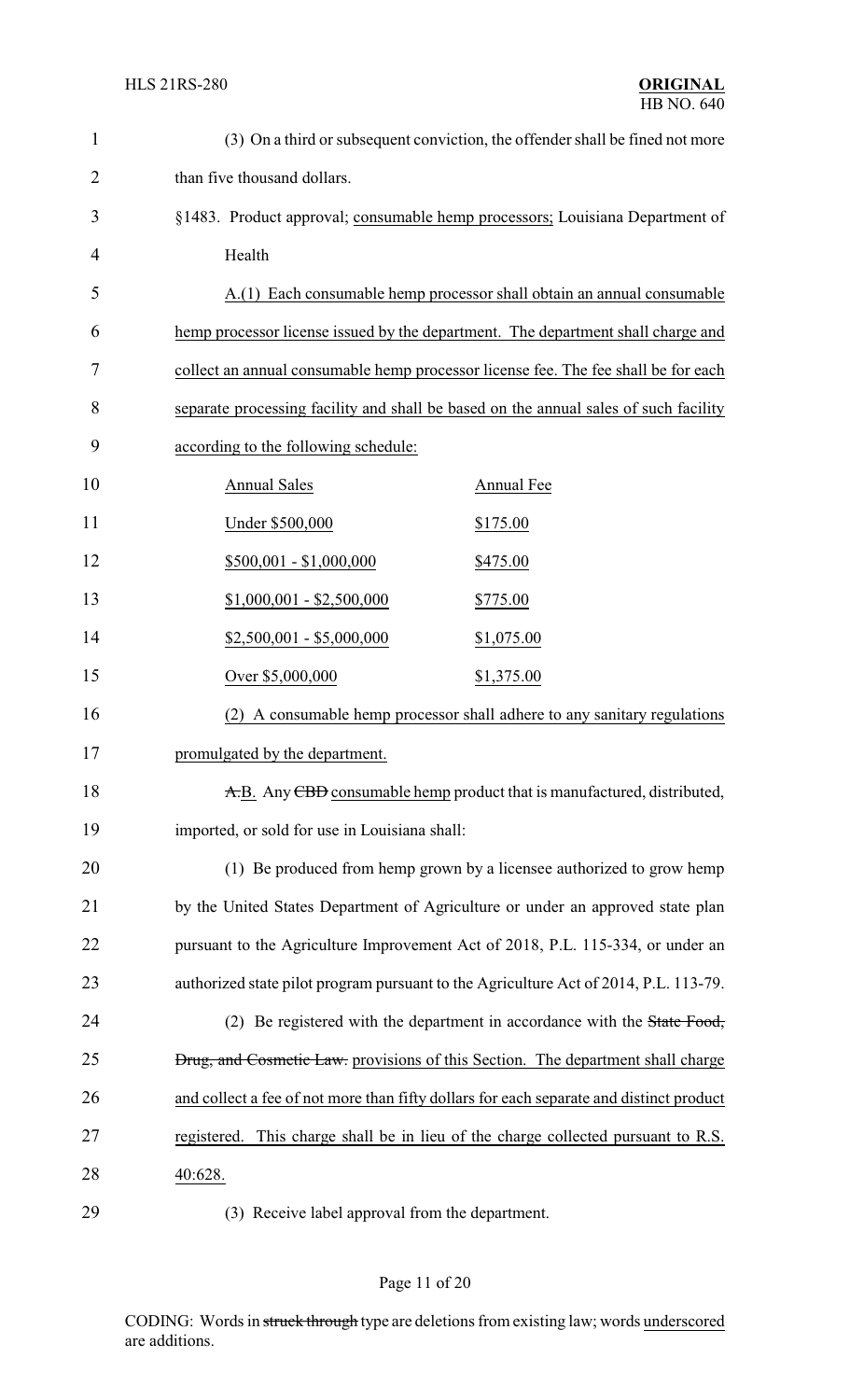| $\mathbf{1}$   | (4) Not be marketed as dietary.                                                                      |
|----------------|------------------------------------------------------------------------------------------------------|
| $\overline{2}$ | (5) Not contain any active pharmaceutical ingredient (API) recognized by                             |
| 3              | the United States Food and Drug Administration other than cannabidiol.<br>This                       |
| 4              | provision shall not apply to products intended for topical application.                              |
| 5              | (6) Not contain a total THC concentration of more than 0.3 percent on a                              |
| 6              | weight to weight basis.                                                                              |
| 7              | B.C. All labels shall meet the following criteria in order to receive approval                       |
| 8              | from the department:                                                                                 |
| 9              | (1) Contain no medical claims.                                                                       |
| 10             | Have a scannable bar code, QR code, or web address linked to a<br>(2)                                |
| 11             | document or website that contains a certificate of analysis as provided in Subsection                |
| 12             | $E$ E of this Section.                                                                               |
| 13             | D. In addition to the requirements provided in Subsections B and C of this                           |
| 14             | Section, floral hemp material shall:                                                                 |
| 15             | (1) Be contained in tamper-evident packaging. A package shall be deemed                              |
| 16             | tamper-evident if it clearly indicates prior access to the container.                                |
| 17             | (2) Not be labeled or marketed for inhalation.                                                       |
| 18             | C. In addition to the registration requirements established by the department,                       |
| 19             | the E. The application for registration shall include a certificate of analysis                      |
| 20             | containing the following information:                                                                |
| 21             | (1) The batch identification number, date received, date of completion, and                          |
| 22             | the method of analysis for each test conducted.                                                      |
| 23             | (2) Test results identifying the cannabinoid profile by percentage of $\frac{dy}{dx}$                |
| 24             | weight, solvents, pesticides, microbials, and heavy metals.                                          |
| 25             | $\overline{D}$ . The certificate of analysis required by Subsection $\overline{E}$ E of this Section |
| 26             | shall be completed by an independent laboratory that meets the following criteria:                   |
| 27             | (1) Is accredited as a testing laboratory approved by the department.                                |
| 28             | (2) Has no direct or indirect interest in a grower, processor, or distributor of                     |
| 29             | hemp or hemp products.                                                                               |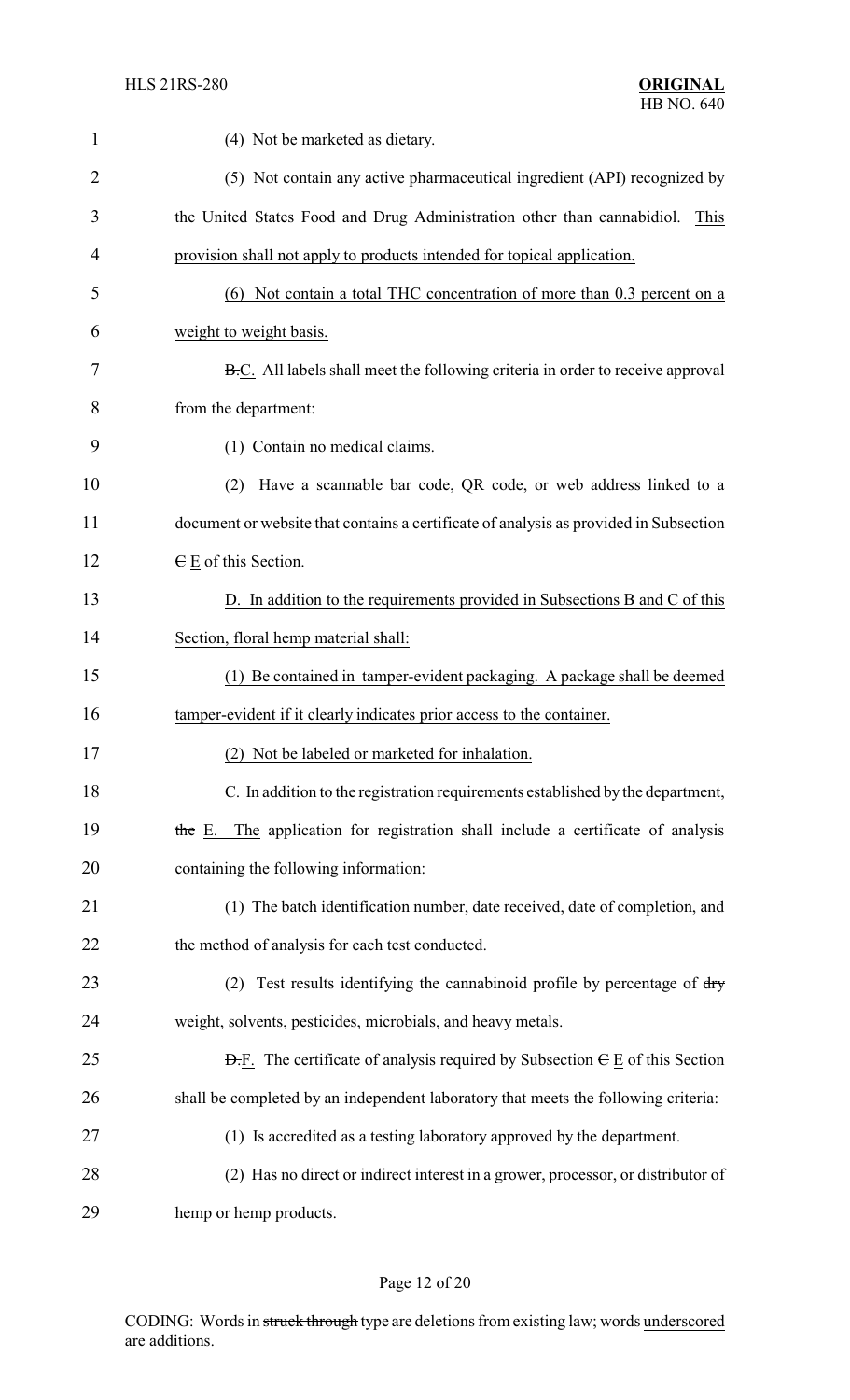| 1              | E.G. The department shall provide a list of registered products to the office         |
|----------------|---------------------------------------------------------------------------------------|
| $\overline{2}$ | of alcohol and tobacco control, law enforcement, and other necessary entities as      |
| 3              | determined by the department.                                                         |
| $\overline{4}$ | The provisions of this Section do not authorize any person to<br><del>F.</del> H.     |
| 5              | manufacture, distribute, import, or sell any CBD cannabinoid product derived from     |
| 6              | any source other than hemp.                                                           |
| 7              | I. Any facility processing industrial hemp products intended for human                |
| 8              | consumption that do not meet the definition of consumable hemp product provided       |
| 9              | in this Part shall be regulated in accordance with the State Food, Drug, and Cosmetic |
| 10             | Law.                                                                                  |
| 11             | J. Whoever processes consumable hemp products without a license shall be              |
| 12             | subject to imprisonment at hard labor for not less than one year nor more than twenty |
| 13             | years and shall be fined not more than fifty thousand dollars.                        |
| 14             | $G-K$ The provisions of this Part shall not apply to any $\overline{CBD}$ cannabinoid |
| 15             | product approved by the United States Food and Drug Administration or produced        |
| 16             | in accordance with R.S. 40:1046.                                                      |
| 17             | H. The department shall charge and collect from the manufacturers or                  |
| 18             | packers of industrial hemp-derived CBD products an annual examination and             |
| 19             | investigation charge of not more than fifty dollars for any one separate and distinct |
| 20             | product registered. This charge shall be in lieu of the charge pursuant to R.S.       |
| 21             | 40:628.                                                                               |
| 22             | <b>H.</b> Any wholesale seller, manufacturer, distributor, or packer of industrial    |
| 23             | hemp-derived CBD products shall be regulated by the department in accordance with     |
| 24             | the State Food, Drug, and Cosmetic Law.                                               |
| 25             | <b>H.L.</b> The department shall promulgate rules and regulations in accordance       |
| 26             | with the Administrative Procedure Act to implement the provisions of this Section.    |
| 27             | The rules shall specify standards for product labels, procedures for label approval,  |
| 28             | requirements for accreditation for laboratories, and any prohibited dosage vehicles   |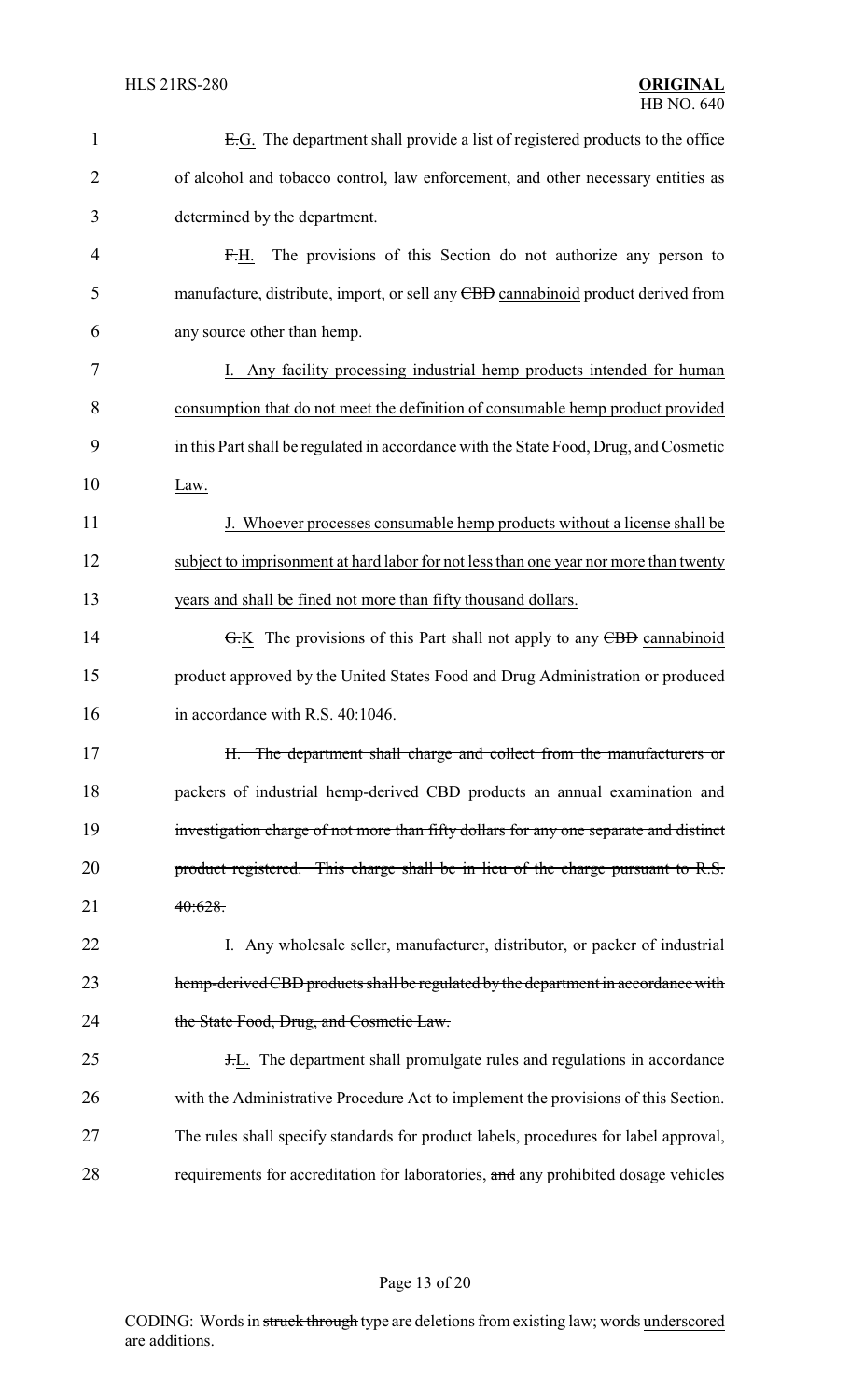| $\mathbf{1}$   | as determined by the department, and sanitary requirements specific to consumable             |  |  |
|----------------|-----------------------------------------------------------------------------------------------|--|--|
| $\overline{2}$ | hemp processors.                                                                              |  |  |
| 3              | §1484. Permit to sell; office of alcohol and tobacco control                                  |  |  |
| 4              | A. (1) Each wholesaler of consumable hemp products shall apply for and                        |  |  |
| 5              | obtain a permit from the office of alcohol and tobacco control.                               |  |  |
| 6              | The commissioner may establish and collect an annual wholesaler permit                        |  |  |
| 7              | fee. The amount of the wholesaler permit fee shall be based on the cost of the                |  |  |
| 8              | regulatory functions performed and shall not exceed five hundred dollars per year.            |  |  |
| 9              | $\overline{A}$ . B.(1) Each person who sells or is about to engage in the business of selling |  |  |
| 10             | at retail any industrial hemp-derived CBD consumable hemp product shall first apply           |  |  |
| 11             | for and obtain a permit for each place of business from the office of alcohol and             |  |  |
| 12             | tobacco control.                                                                              |  |  |
| 13             | $(a)$ For purposes of this Section, each individually registered domain name                  |  |  |
| 14             | owned or leased by or on behalf of a remote retailer shall be considered a place of           |  |  |
| 15             | business. No person or entity shall be required to have a physical place of business          |  |  |
| 16             | in the state of Louisiana in order to sell industrial hemp-derived CBD consumable             |  |  |
| 17             | hemp products at retail.                                                                      |  |  |
| 18             | (b) The office of alcohol and tobacco control has no authority to permit or                   |  |  |
| 19             | otherwise regulate any wholesale seller, manufacturer, distributor, or packer of              |  |  |
| 20             | industrial hemp-derived CBD products.                                                         |  |  |
| 21             | (2) Prior to selling industrial hemp-derived CBD consumable hemp products                     |  |  |
| 22             | at a special event, the retailer shall request and promptly receive an annual special         |  |  |
| 23             | event permit from the commissioner. For purposes of this Section, a special event             |  |  |
| 24             | shall be defined as any event held at any location, other than a permitted place of           |  |  |
| 25             | business, where industrial hemp-derived CBD consumable hemp products are sold.                |  |  |
| 26             | The permittee shall notify the commissioner in writing of any special event the               |  |  |
| 27             | permittee will be attending prior to the event. Failure to notify the commissioner            |  |  |
| 28             | shall be grounds for revocation of the permit.                                                |  |  |

# Page 14 of 20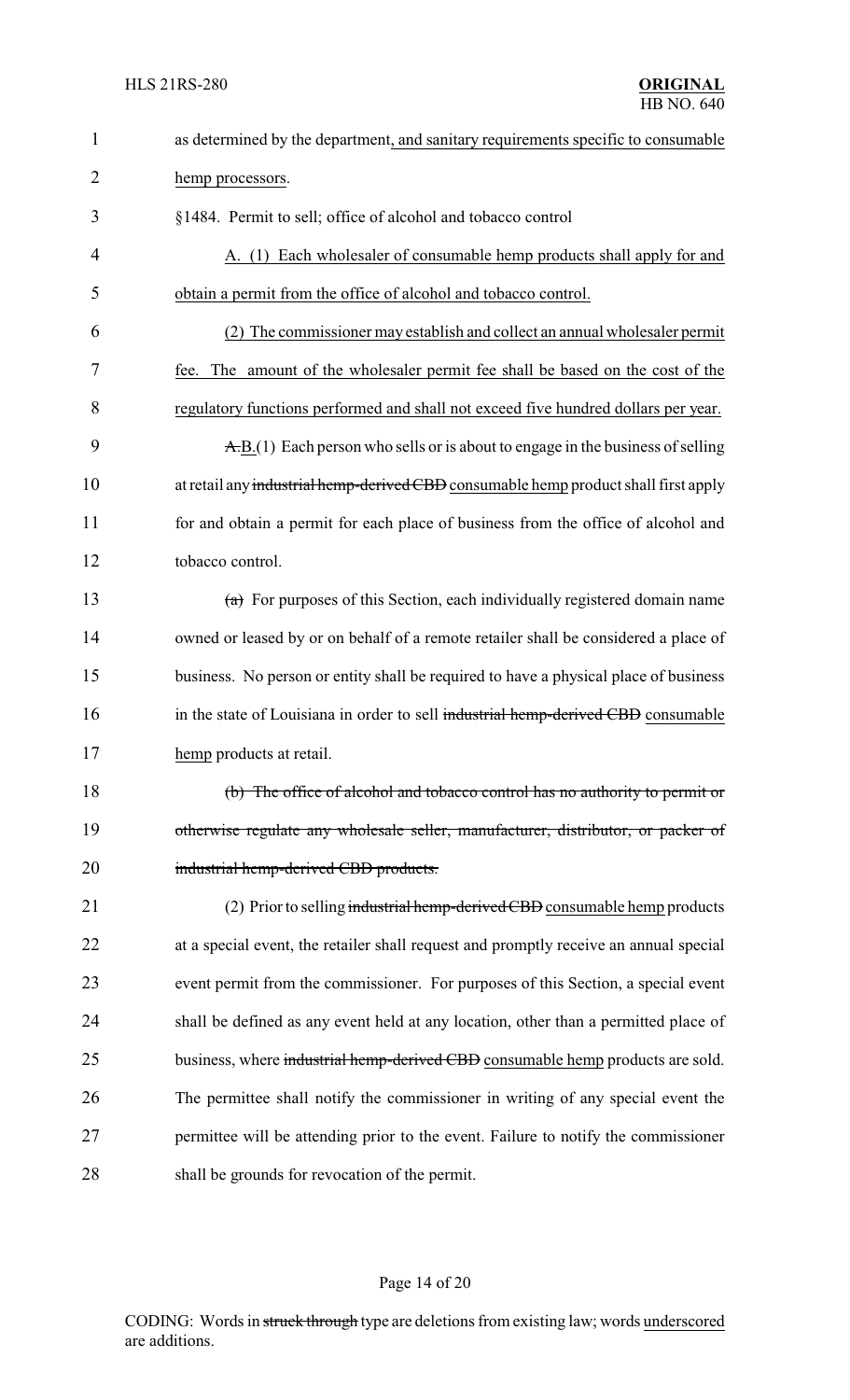| 1              | (3) No permit issued pursuant to this Section shall authorize the permittee              |
|----------------|------------------------------------------------------------------------------------------|
| $\overline{2}$ | to sell or offer for sale any CBD cannabinoid product derived from any source other      |
| 3              | than hemp.                                                                               |
| 4              | (4) No industrial hemp-derived CBD consumable hemp product shall be sold                 |
| 5              | to any person under the age of eighteen years.                                           |
| 6              | B.C. The commissioner may establish and collect an annual retail permit fee              |
| 7              | and an annual special event permit fee. The amount of each permit fee provided for       |
| 8              | in this Subsection shall be based on the cost of the regulatory functions performed      |
| 9              | and shall not exceed one hundred seventy-five dollars per year.                          |
| 10             | E.D. The commissioner may, in addition to revocation or suspension of a                  |
| 11             | permit issued under the authority of this Section, impose the following fines for        |
| 12             | selling at retail hemp-derived CBD products without a permit: Any person who             |
| 13             | violates any of the provisions of this Part or rules adopted pursuant to this Part, who  |
| 14             | alters, forges, or counterfeits, or uses without authority any permit or other document  |
| 15             | provided for in this Part, who operates without a permit, or who fails to collect or to  |
| 16             | timely pay the assessments, fees, and penalties due or assessed pursuant to this Part,   |
| 17             | shall be subject, in addition to any unpaid assessments, late fees, or collection costs, |
| 18             | to the following civil penalties. Each day on which a violation occurs shall             |
| 19             | constitute a separate offense.                                                           |
| 20             | (1) For a first offense, not more than three hundred dollars.                            |
| 21             | (2) For a second offense, which occurs within two years of the first offense,            |
| 22             | not more than one thousand dollars.                                                      |
| 23             | (3) For a third or subsequent offense, which occurs within two years of the              |
| 24             | first offense, not less than five hundred dollars but not more than three thousand       |
| 25             | dollars.                                                                                 |
| 26             | <b>D.E.</b> In addition to the penalties provided in Subsection D of this Section,       |
| 27             | any permittee who violates any provisions of this Part shall be subject to having his    |
| 28             | permit suspended or revoked. Any fine imposed pursuant to this Part or the               |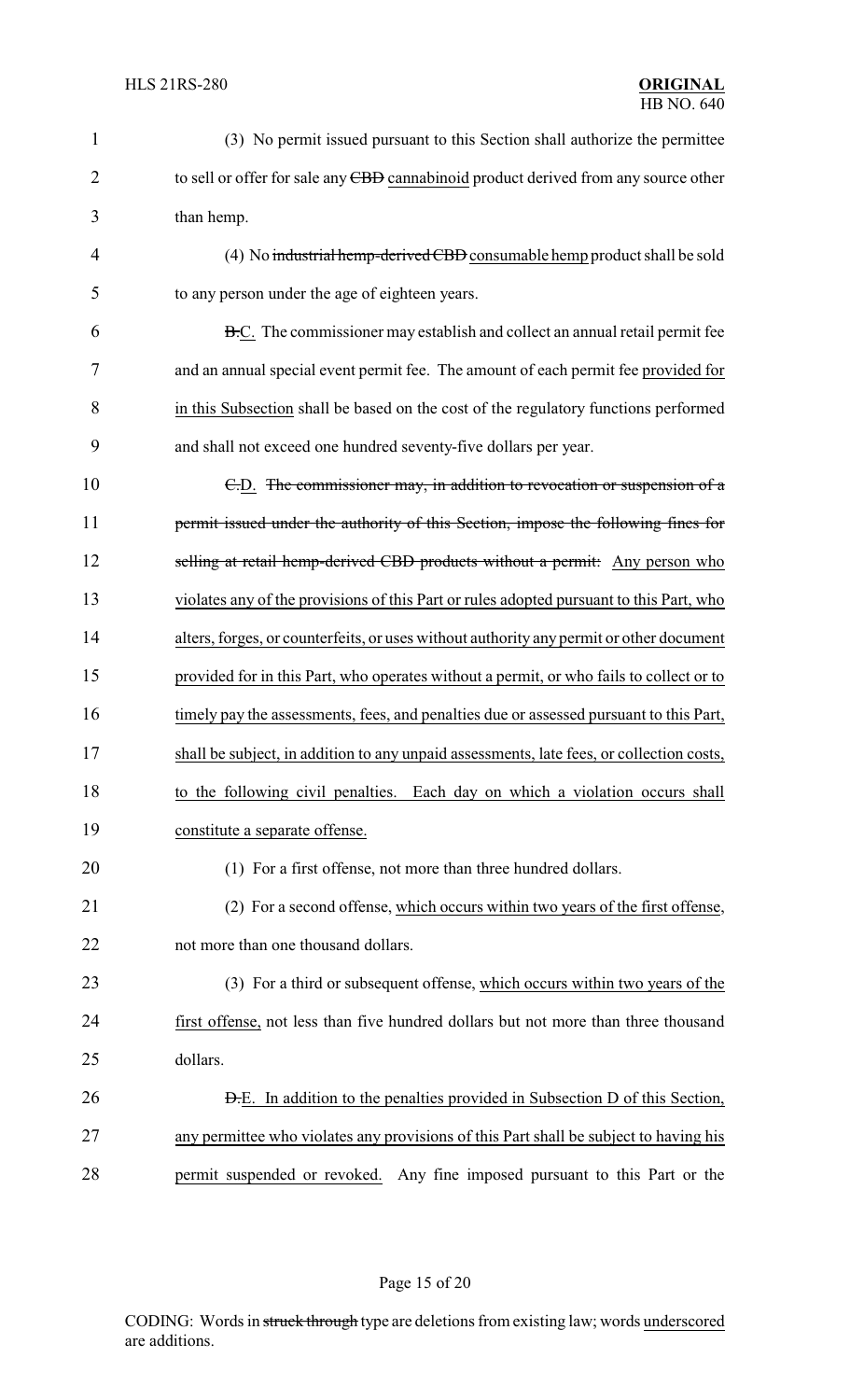revocation or suspension of a permit is in addition to and is not in lieu of or a limitation on the imposition of any other penalty provided by law.

 E.F. In addition to the commissioner's authority to revoke or suspend a permit pursuant to this Section, the secretary of the Department of Revenue shall order the commissioner to immediately suspend the retailer's permit if the secretary determines that an industrial hemp-derived CBD a consumable hemp product retailer has failed to timely file returns or pay taxes as required by R.S. 47:1693. The secretary shall order the commissioner to suspend the retailer's permit until the returns have been filed and the taxes are paid. No permit shall be suspended for taxes which have been properly protested or appealed by the retailer pursuant to R.S. 11 47:1565 or 1567.

 F.G. The commissioner shall adopt rules and regulations in accordance with the Administrative Procedure Act to implement the provisions of this Section. The rules shall not include any fees or penalties for any permit not provided for in this Section, or any requirements for proof of Louisiana residency, criminal background checks, diagrams of retail premises, or proof of lease or ownership of any retail establishment.

- §1485. Industrial Hemp Advisory Committee
- \* \* \*

 B. The committee is hereby authorized to receive and review information and requests and make recommendations for future legislation relative to the 22 regulation of industrial hemp, and industrial hemp products, and industrial 23 hemp-derived CBD products.

**\*** \* \* \*

 G. The committee may call upon and utilize the assistance and recommendations of those market participants directly involved with the industrial hemp industry including but not limited to seed distributors, growers, handlers, processors, manufacturers, wholesalers, and retailers of industrial hemp, industrial

#### Page 16 of 20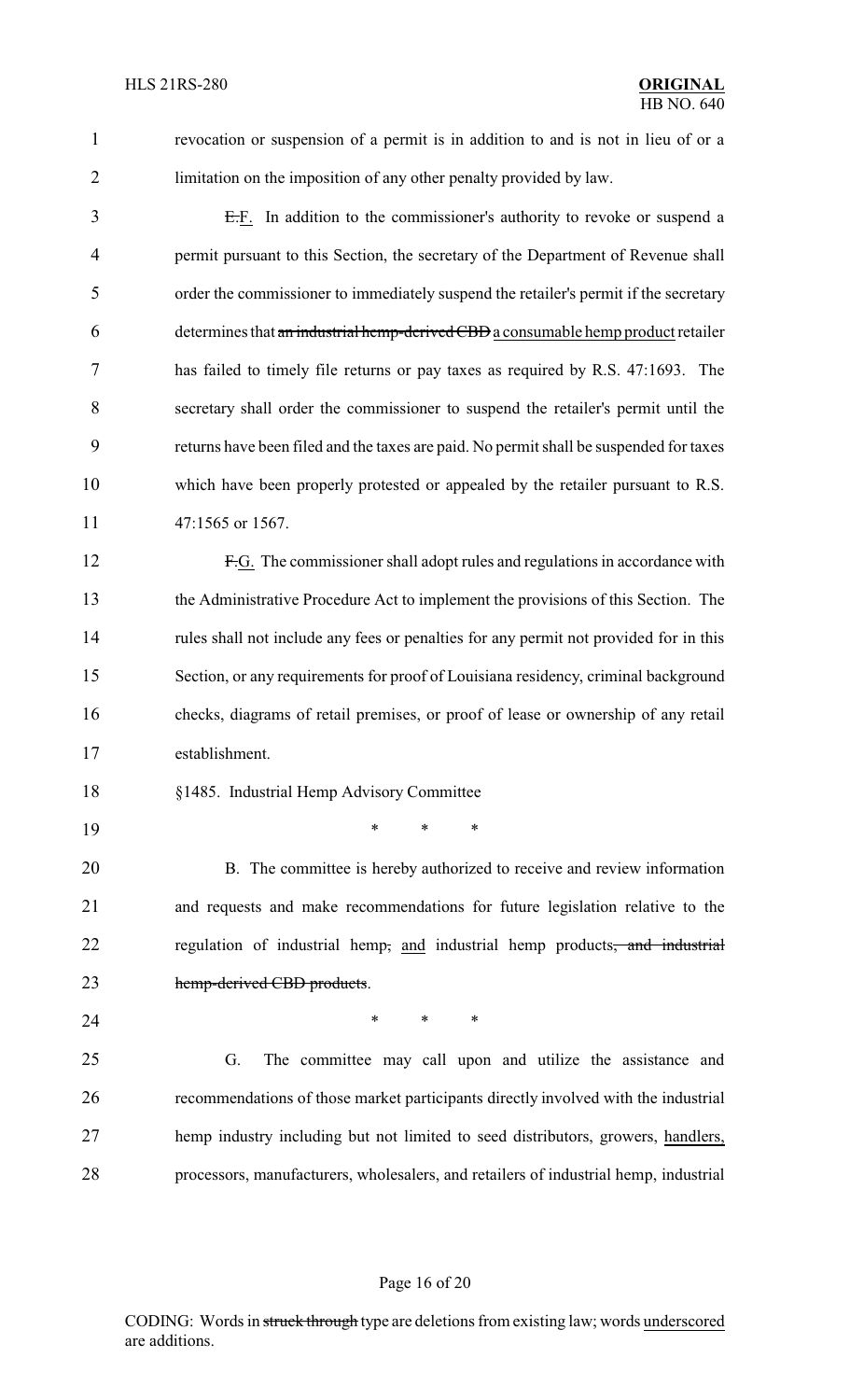| 1  | hemp products, and industrial hemp-derived CBD products, and any other private           |  |  |
|----|------------------------------------------------------------------------------------------|--|--|
| 2  | sources as deemed necessary by the committee.                                            |  |  |
| 3  | ∗<br>*                                                                                   |  |  |
| 4  | Section 2. R.S. 47:1692 and 1693(A) are hereby amended and reenacted to read as          |  |  |
| 5  | follows:                                                                                 |  |  |
| 6  | CHAPTER 19. <del>INDUSTRIAL HEMP-DERIVED CBD</del> CONSUMABLE HEMP                       |  |  |
| 7  | PRODUCT TAX                                                                              |  |  |
| 8  | §1692. Definitions                                                                       |  |  |
| 9  | As used in this Chapter, the following terms shall have the meaning ascribed             |  |  |
| 10 | to them in this Section unless the context clearly indicates otherwise:                  |  |  |
| 11 | (1) "CBD" means cannabidiol: "Consumable hemp product" shall have the                    |  |  |
| 12 | same definition as set forth in R.S. 3:1481.                                             |  |  |
| 13 | (2) Solely for purposes of the imposition of the industrial hemp-derived CBD             |  |  |
| 14 | tax, "consumer" "Consumer" means either a business entity or a person who                |  |  |
| 15 | purchases industrial hemp-derived CBD products. consumable hemp products.                |  |  |
| 16 | (3) Solely for purposes of the imposition of the industrial hemp-derived CBD             |  |  |
| 17 | tax, "industrial hemp" means the plant Cannabis sativa and any part of that plant,       |  |  |
| 18 | including the seeds thereof and all derivatives, extracts, cannabinoids, isomers, acids, |  |  |
| 19 | salts, and salts of isomers, whether growing or not, with a delta-9                      |  |  |
| 20 | tetrahydrocannabinol concentration of not more than 0.3 percent on a dry weight          |  |  |
| 21 | basis, and produced from hemp grown by a licensee authorized to grow hemp by the         |  |  |
| 22 | United States Department of Agriculture, or under an approved state plan pursuant        |  |  |
| 23 | to the Agriculture Improvement Act of 2018, P.L. 115-334, or under an authorized         |  |  |
| 24 | state pilot program pursuant to the Agriculture Act of 2014, P.L. 113-79. Industrial     |  |  |
| 25 | hemp shall not include plants of the Genus Cannabis that meet the definition of          |  |  |
| 26 | "marijuana" as defined in R.S. 40:961.                                                   |  |  |
| 27 | (4) "Industrial hemp-derived CBD product" means any industrial hemp-                     |  |  |
| 28 | derived product that contains CBD intended for consumption or topical use.               |  |  |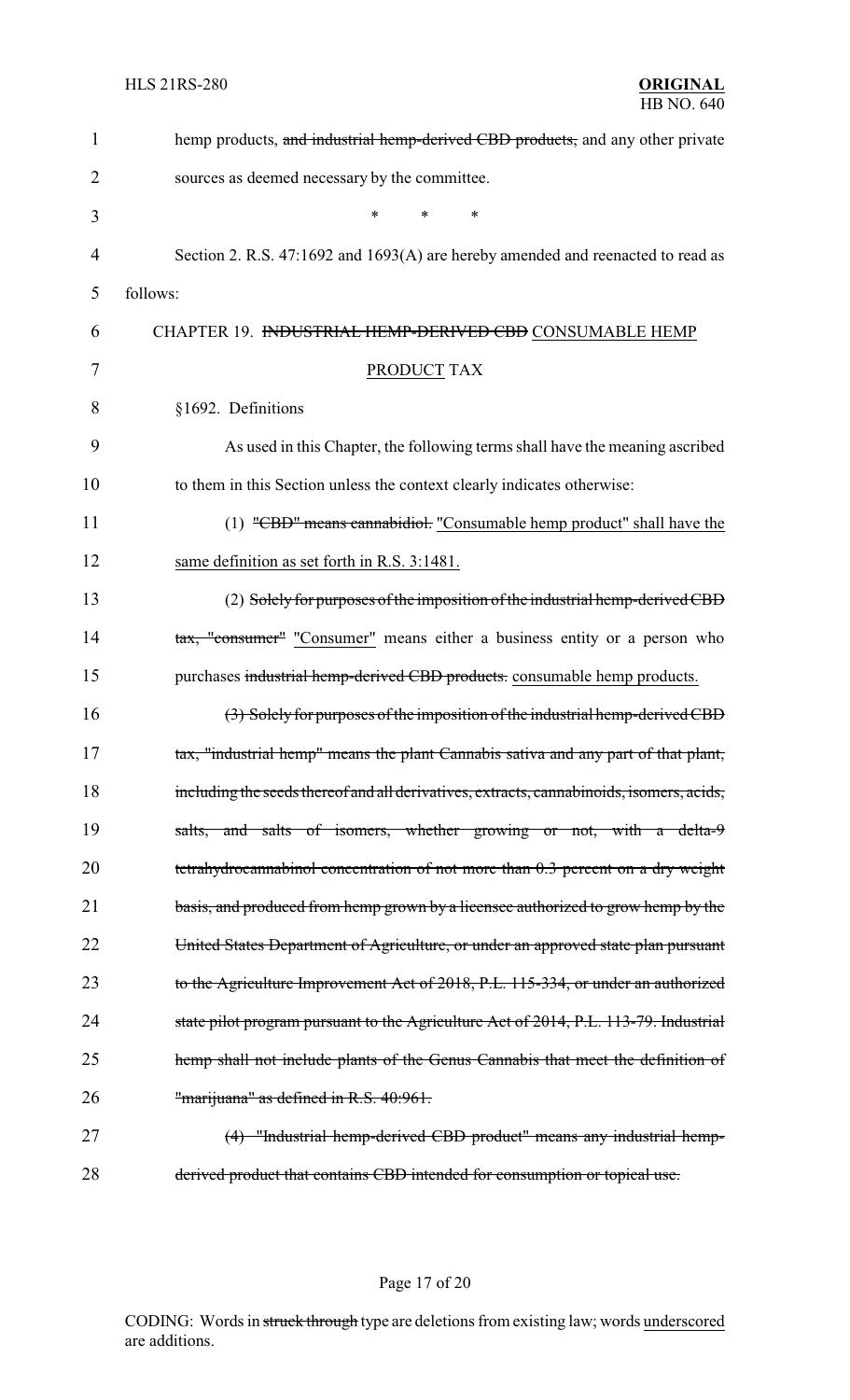| 1              | (5) Solely for purposes of the imposition of the industrial hemp-derived CBD               |
|----------------|--------------------------------------------------------------------------------------------|
| $\overline{2}$ | tax, "retail sale" (3) "Retail sale" means the sale or transfer of industrial hemp-        |
| 3              | derived CBD consumable hemp products to a consumer for any purpose other than              |
| $\overline{4}$ | for resale and shall include all transactions as the secretary, upon investigation, finds  |
| 5              | to be in lieu of sales. Resale shall include but not be limited to the sale of industrial  |
| 6              | hemp-derived CBD consumable hemp products for further processing into a product            |
| 7              | produced in accordance with R.S. 40:1046.                                                  |
| 8              | (6) Solely for purposes of the imposition of the industrial hemp-derived CBD               |
| 9              | tax, "retailer" (4) "Retailer" means a person or entity that sells or offers for sale      |
| 10             | industrial hemp-derived CBD consumable hemp products to a consumer. Retailer               |
| 11             | shall also include any person or entity that imports or causes to be imported from any     |
| 12             | other state industrial hemp-derived CBD consumable hemp products for use or                |
| 13             | consumption.                                                                               |
| 14             | $(7)(5)$ "Secretary" means the secretary of the Department of Revenue or his               |
| 15             | duly appointed representatives.                                                            |
| 16             | §1693. Imposition of tax                                                                   |
| 17             | A. There is hereby levied an excise tax upon each retail sale of industrial                |
| 18             | hemp-derived CBD consumable hemp products within the state of Louisiana. The               |
| 19             | tax levied in this Chapter shall be at the rate of three percent of the retail sales price |
| 20             | of industrial hemp-derived CBD products the consumable hemp product. The excise            |
| 21             | tax shall be levied in addition to state and local sales and use tax or any other tax,     |
| 22             | and shall be reported monthly by the retailer on forms prescribed by the secretary         |
| 23             | and paid by the retailer on or before the twentieth day of the month following the         |
| 24             | month to which the tax is applicable.                                                      |
| 25             | ∗<br>*<br>∗                                                                                |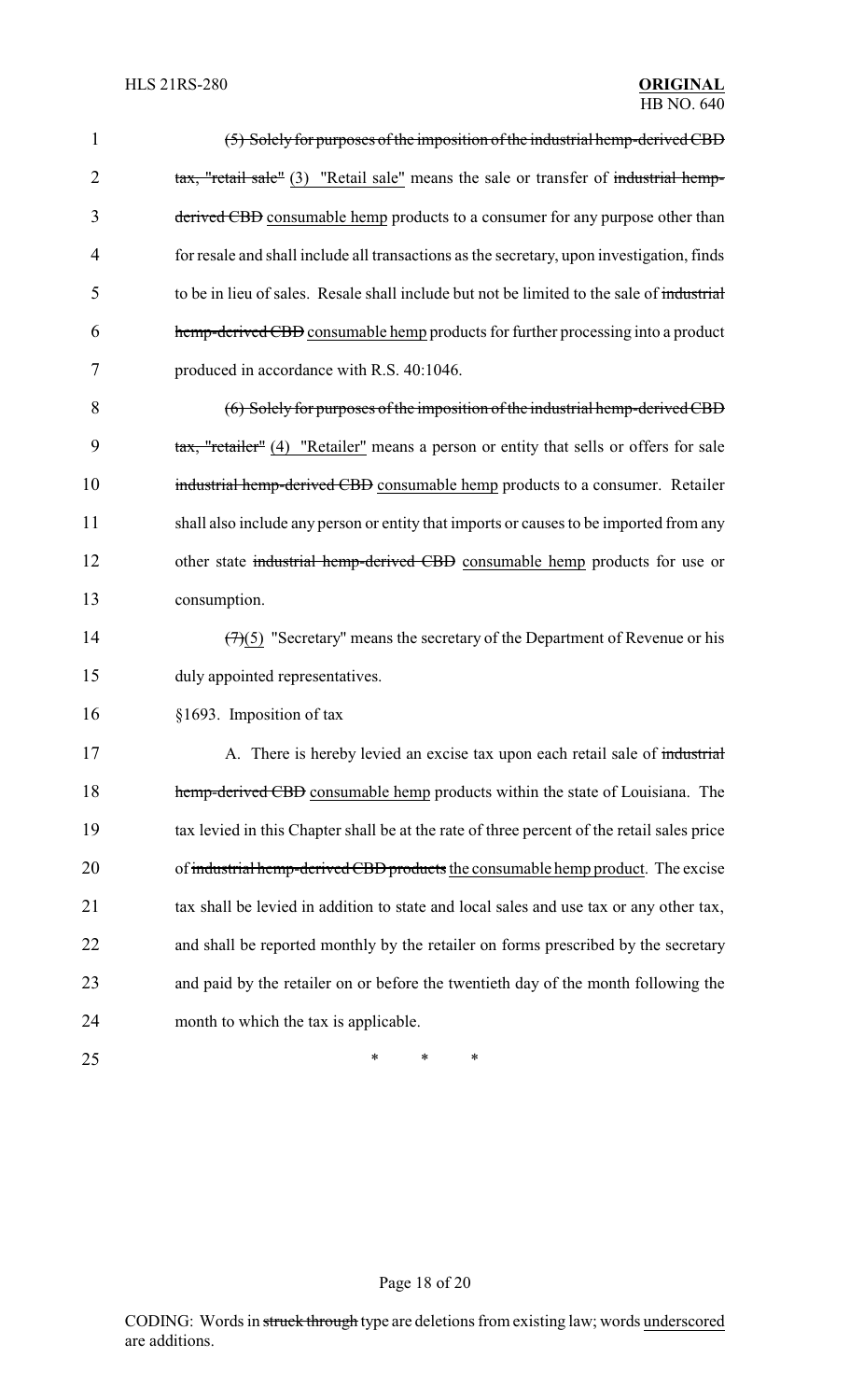#### DIGEST

The digest printed below was prepared by House Legislative Services. It constitutes no part of the legislative instrument. The keyword, one-liner, abstract, and digest do not constitute part of the law or proof or indicia of legislative intent. [R.S. 1:13(B) and 24:177(E)]

| HB 640 Original | 2021 Regular Session | Schexnayder |
|-----------------|----------------------|-------------|
|-----------------|----------------------|-------------|

**Abstract:** Provides for the regulation of industrial hemp and hemp products.

Present law provides for registration and label requirements for commercial feed.

Proposed law exempts commercial feed manufactured and registered pursuant to consumable hemp regulations.

Present law requires licensure of contract carriers. Proposed law removes that requirement and creates a handler license.

Proposed law extends the timeframe to harvest approved industrial hemp from 15 days to 30 days.

Proposed law requires all industrial hemp licensees whose intent is to perform research, except the universities exempted in present law, to submit an annual research plan to the Dept. of Agriculture and Forestry (LDAF). Further requires LDAF to adopt rules for performance based-sampling for those licensees.

Proposed law requires the LSU AgCenter to develop a centralized industrial hemp website in collaboration with regulatory agencies and stakeholders.

Proposed law changes "industrial hemp-derived CBD product" to "consumable hemp product" and provides that consumable hemp products are any industrial hemp-derived products that contain any cannabinoid, including CBD. Further provides that consumable hemp product includes commercial feed, pet products, and hemp floral material.

Proposed law establishes a consumable hemp processor license issued by the La. Dept. of Health (LDH) and establishes a fee schedule for the license.

Proposed law creates criminal penalties of not less than one year nor more than 20 years imprisonment at hard labor and a fine of not more than \$50,000 for processing consumable hemp products without a license.

Present law prohibits processing or selling any part of hemp for inhalation, except hemp rolling papers.

Proposed law removes the prohibition on processing hemp for inhalation.

Present law prohibits processing or selling any food or beverage containing CBD unless the FDA approves CBD as a food additive. Proposed law removes that prohibition.

Present law prohibits any CBD products that contain any active pharmaceutical ingredient other than cannabidiol. Proposed law exempts products intended for topical application from the prohibition.

Proposed law provides that consumable hemp products cannot contain a total THC concentration of more than 0.3%.

#### Page 19 of 20